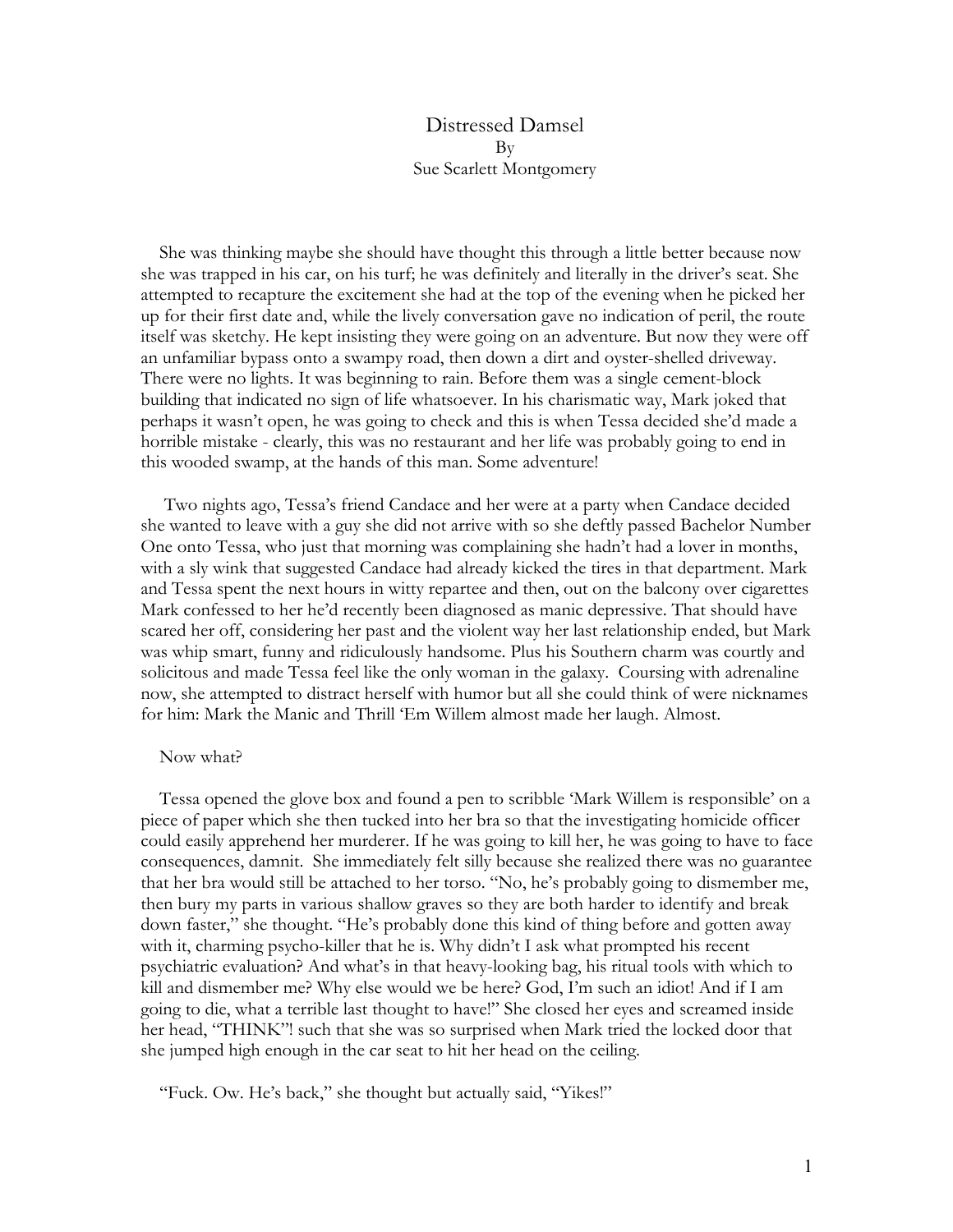He crouched a little and peered through the window. "Tessa, you okay? 'Cause we're in for a treat, they're open." She noticed his rectangular well-formed hands and recalled the line from Little Red Riding Hood's wolf, "the better to touch you with."

 Wishing she'd never seen "Looking For Mr. GoodBar," she had seconds to ascertain if he was going to kill her, and still needed her to believe the charade of dinner in this dump, or not. Who in their right mind would eat here? That's just it: he's not in his right mind. And she didn't trust herself enough to distinguish between local eccentricity and straight-up mental illness. She looked into his wild clear blue eyes for any possible hidden meaning. God, his cheekbones - it simply wasn't fair. Just then their attention suddenly turned upon another car loudly crunching into the pot-holed lot. Great, witnesses - halle-fuckin'-leujiah! Her courage somewhat restored by this welcome public, she unlocked the door, he opened it and she got out of the car with, "Huh. Must've locked it somehow." It bothered her that she deferred to him in either some girlish, role-playing way or….what? Was she being submissive? Was it because he was seven years older than her? Or was she just plain ole' scared?

 He grabbed the heavy bag from the backseat - crap! Not out of the woods yet! - and they proceeded toward this dark, ugly cinder-block building, the rain a fine mist now and the swaying Spanish moss putting the topping on the spooky, serial-killer atmosphere.

 He opened the door for her and the loud crack of the slamming screen door behind them seemed to break a spell. Surprisingly, the structure had four sides and, Bowen's Island, as the place is known, was a Dump Extraordinaire with broken furniture piled up on one side of the room and a singular waiter/cook who was both unkempt and seemed annoyed, as though they were interrupting his otherwise elegant plans for the evening. There was not one bare portion of wood on chair, table or wall that was not scribbled or carved with someone's name or tag or graffiti. The gruff waiter was barely understandable due to either the thick Gulla accent or the chaw in his mouth, take your pick, and Tessa looked to Mark for translation as this ruffian covered the table with newspaper and banged down a nameless bottle of, presumably, catsup. They were the first customers of the night and, taking Mark's cue, Tessa ordered the oysters. Creepy waiter then set down two oyster openers and frayed rags. Stunningly, all were clean. Mark opened the bag he brought holding a cold six pack and Tessa was amused to note that five minutes earlier she wondered what instruments of her demise it perhaps contained. To say she had trust issues would be an understatement. She knew she was damaged goods and they both knew he had a brain chemistry problem, and as the night went on and more beers were consumed, she allowed herself to wonder if they might make a compatible duo. Or something like that. Steamed oysters were ceremoniously dumped onto the table by, not kidding, a shovel, interrupting her reverie. They were excellent.

 The next morning Tessa awoke naked on a mattress on the floor of a light-filled apartment and Mark's eyes jolted awake as she gazed at his eyelids, deep in REM a millisecond before, as though he knew someone was observing him and he wanted to catch them in the act. "Tessa," he breathed, "I'm so happy you are here." He suddenly seized her, kissing and rolling onto her, then pushing back to see her reaction, almost daring her to say she had someplace she'd rather be. He worked his way down her neck, biting her shoulder,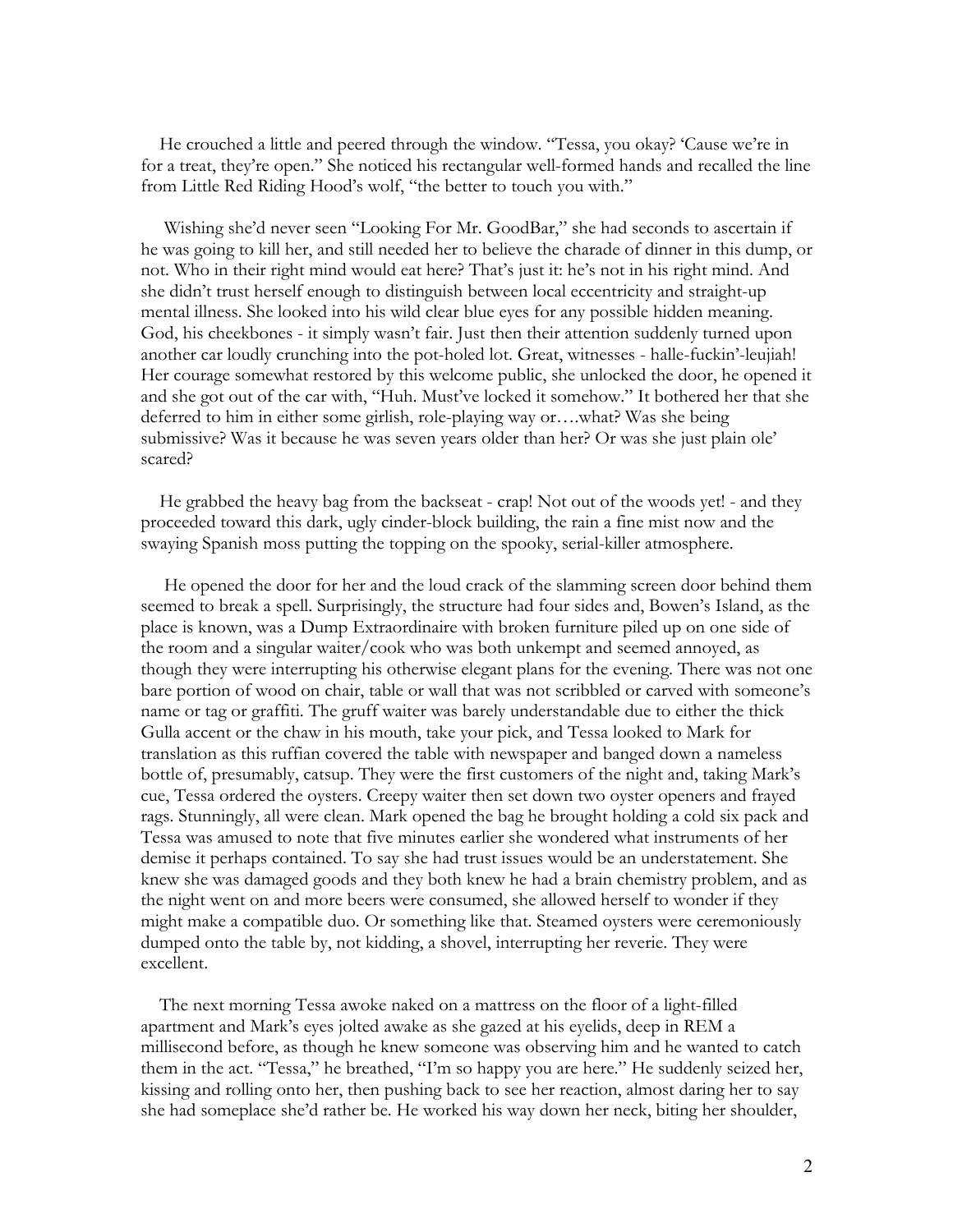marveling at her inny and then plunging headlong into her pubis. She chided herself for not having already left to escape Mark's intensity: Why didn't I tell him I had an early class this morning? This guy is just too much, too overwhelming, - oh, did I mention he is clinically insane? - and it was too easy to lose herself in his hyper-spinning orbit. I've got to get out of here, maybe I can still make my 8:30 a.m. class, whoa! - that was fast - and Mark pulled up the sheet to wipe her sauce from his cleft chin and then let his manhood slide into home base while she was still enthused. He ravished her as every other thought vanished.

 Without warning, another man's voice came from the apartment entrance and with that, she realized that said mattress was on the floor of the living room in this apartment, with absolutely no door except the one from the outside hallway. Who hell comes into someone else's apartment uninvited and without knocking? She pulled the sheet over her head while Mark and this stranger, identified only as Grady's landlord, had the following discussion: "Grady's not here. He's got a job on Kiawah Island he's off at," Mark offered. "Grady owes me rent, are you his room mate?"

"No sir," Mark lied, "we're visiting from out of town."

 Tessa could not believe that a landlord could intrude like this and was appalled. Didn't he know they were both naked and he was being rude and trespassing? He persisted, "Kindly tell Grady I'll be expecting the rest of the rent by Friday." "Yes sir. I'll make sure he knows."

 And the asshole finally left. No 'sorry for the intrusion' or 'didn't mean to disturb you' or anything like that.

 Fuck. Now she'd never make her 8:30 English class - why did she sign up for such early classes? What actual evidence was there to support the idea that she is, was or ever has been a 'morning person'? Fucking Bursar's office only had availability these ridiculous times, is what. "Oh why did I give them a check already?" she thought. "This college thing is *so* not working out." It was the top of the fall semester at College of Charleston, SC, 1979. "Tessa," Mark said as he got up, "first of all, let me apologize for that rude intrusion while I lock the door. Like closing the gotdam barn door after all the cows have wandered off, is what, heh-heh. You see, Tessa, I thought Grady was coming in last night and I have his only key. It was my fault; I left it unlocked in case he came back. I'm sorry. Did I tell you I met him in Kiawah Island? Kiawah Island is owned by the Saudis, all A-rabs." Tessa was quiet, trying to process what just happened.

 "You know all I have to do to graduate from the Citadel is get a quarter credit? Well, I just couldn't at the time; it's only a French exam, actually, and of course, see the resident shrink on campus 'cause I ain't right in the head, and I'm out. Bingo! Heh-heh. But I need a little break, work out on a resort, see how the other half lives - the half *not* in a military academy." He lit a roach, inhaling and exhaling over "I'm not fit to be involved in the Army, no sir-ee. Don't won't never gonna do that. Heh-heh. No guns for you! BAM! Eurell's gonna be disa-fucking-pointed, too. He was counting on my being an Army lifer, take me off his hands.

 "Can't do the family business, either. Sorry, Dad. Tessa, I'm just not cut out to stand around funeral homes all day, looking at all those dead people, saying how sorry I am. Excuse me, how fucking sorry I am. Heh-heh. Then saying, 'oh, doesn't she look great!'